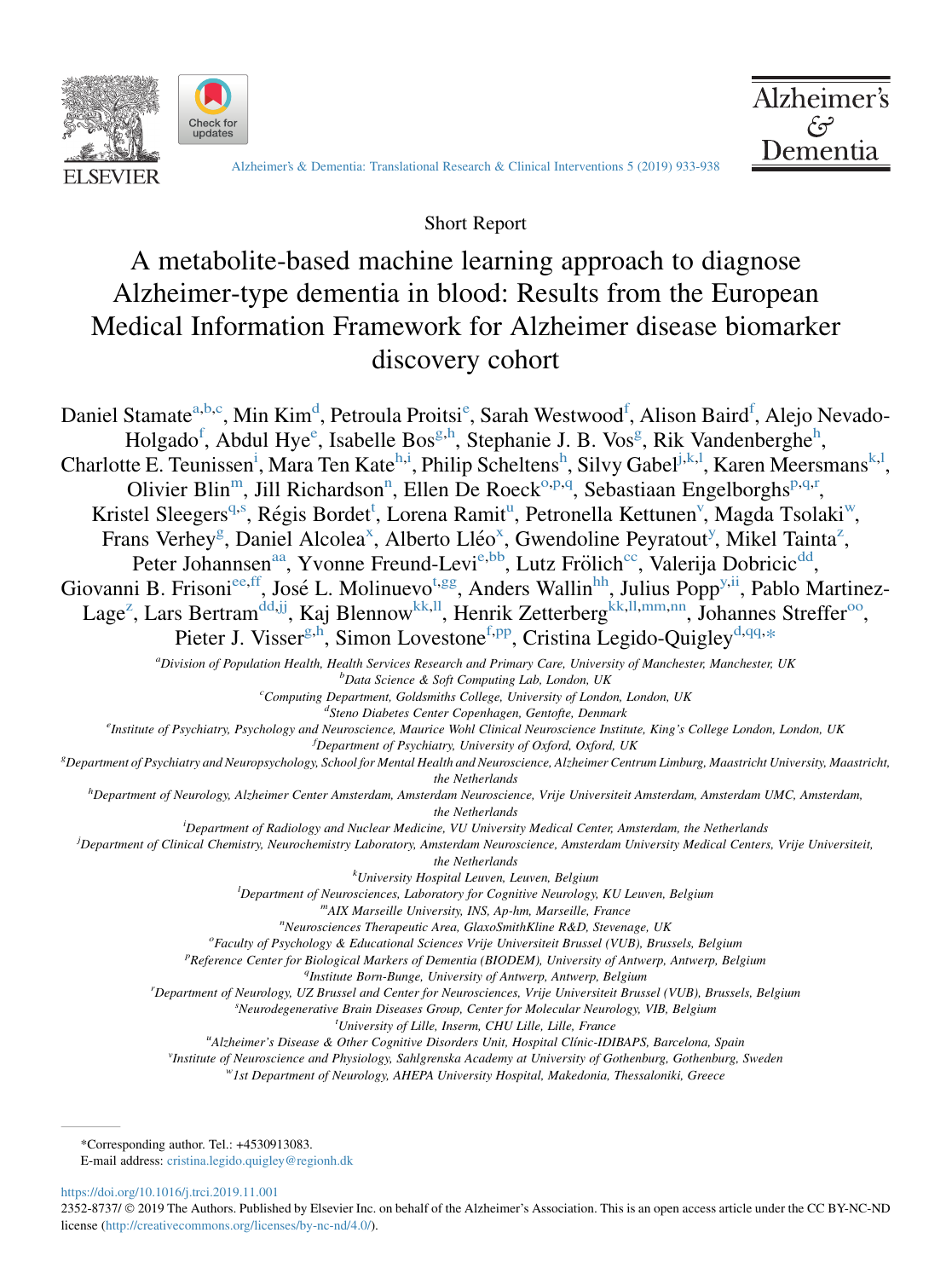x Memory Unit, Neurology Department, Hospital de la Santa Creu i Sant Pau, Barcelona, Spain

<sup>y</sup>University Hospital of Lausanne, Lausanne, Switzerland

<sup>z</sup>Center for Research and Advanced Therapies, Fundacion CITA-alzheimer Fundazioa, Donostia/San Sebastian, Spain

<span id="page-1-0"></span><sup>aa</sup>Danish Dementia Research Centre, Rigshospitalet, Copenhagen University Hospital, Copenhagen, Denmark<br>b<sup>b</sup>Department of Neurobiology, Caring Sciences and Society (NVS), Division of Clinical Geriatrics, Karolinska Instit

Karolinska University Hospital Huddinge, Stockholm, Sweden<br><sup>cc</sup>Department of Geriatric Psychiatry, Zentralinstitut für Seelische Gesundheit, University of Heidelberg, Mannheim, Germany<br><sup>dd</sup>Lübeck Interdisciplinary Platform

<sup>ff</sup>IRCCS Istituto Centro San Giovanni di Dio Fatebenefratelli, Brescia, Italy<br><sup>88</sup>Barcelona Beta Brain Research Center, Unversitat Pompeu Fabra, Barcelona, Spain<br><sup>hh</sup>Institute of Neuroscience and Physiology, Sahlgrenska A

iiDepartment of Mental Health and Psychiatry, Geriatric Psychiatry, Geneva University Hospitals, Geneva, Switzerland

<sup>31</sup>Department of Psychiatry and Neurochemistry, Institute of Neuroscience and Physiology, University of Gothenburg, Mölndal, Sweden<br><sup>11</sup>Clinical Neurochemistry Laboratory, Sahlgrenska University Hospital, Mölndal, Sweden

Abstract Introduction: Machine learning (ML) may harbor the potential to capture the metabolic complexity in Alzheimer Disease (AD). Here we set out to test the performance of metabolites in blood to categorize AD when compared to CSF biomarkers.

> Methods: This study analyzed samples from 242 cognitively normal (CN) people and 115 with AD-type dementia utilizing plasma metabolites ( $n = 883$ ). Deep Learning (DL), Extreme Gradient Boosting (XGBoost) and Random Forest (RF) were used to differentiate AD from CN. These models were internally validated using Nested Cross Validation (NCV).

> Results: On the test data, DL produced the AUC of 0.85 (0.80–0.89), XGBoost produced 0.88 (0.86– 0.89) and RF produced 0.85 (0.83–0.87). By comparison, CSF measures of amyloid, p-tau and t-tau (together with age and gender) produced with XGBoost the AUC values of 0.78, 0.83 and 0.87, respectively.

> Discussion: This study showed that plasma metabolites have the potential to match the AUC of wellestablished AD CSF biomarkers in a relatively small cohort. Further studies in independent cohorts are needed to validate whether this specific panel of blood metabolites can separate AD from controls, and how specific it is for AD as compared with other neurodegenerative disorders.

> 2019 The Authors. Published by Elsevier Inc. on behalf of the Alzheimer's Association. This is an open access article under the CC BY-NC-ND license ([http://creativecommons.org/licenses/by-nc-nd/](http://creativecommons.org/licenses/by-nc-nd/4.0/) [4.0/](http://creativecommons.org/licenses/by-nc-nd/4.0/)).

Keywords: EMIF-AD; Alzheimer's disease; Metabolomics; Biomarkers; Machine-Learning

#### 1. Introduction

At present, the diagnosis of Alzheimer disease–type dementia (AD) is based on protein biomarkers in cerebrospinal fluid (CSF) and brain imaging together with a battery of cognition tests. Diagnostic tools based on CSF collection are invasive while brain-imaging tools are still costly, and therefore, there is a need to identify noninvasive tools for early detection as well as for measuring disease progression.

In recent years, an increasing number of studies have examined blood metabolites as potential AD biomarkers [\[1–4](#page-4-0)]. The advantages of looking at blood metabolites are that they are easily accessible but also that they represent an essential aspect of the phenotype of an organism and hence might act as a molecular fingerprint of disease progression [\[5](#page-5-0),[6\]](#page-5-0). Therefore, blood AD markers could potentially aid early diagnosis and recruitment for trials.

Here we utilized data generated as part of the European Medical Information Framework for AD Multimodal Biomarker Discovery (EMIF-AD) previously reported in full in Kim et al. [\[7](#page-5-0)]. As discussed in that paper, metabolite levels were measured using liquid chromatography–mass spectroscopy (LC-MS) to cover ca. Eight hundred metabolites and these metabolites related to CSF biomarkers of AD commonly used in clinical research including trials, and increasingly in clinical practice, as part of the diagnostic work up. Here we explore the potential of different Machine Learning (ML) algorithms to identify those individuals with AD from dataset and to compare the effectiveness of bloodbased metabolites as an indicator of clinical diagnosis to that of CSF markers. In this study we employed two state-of-the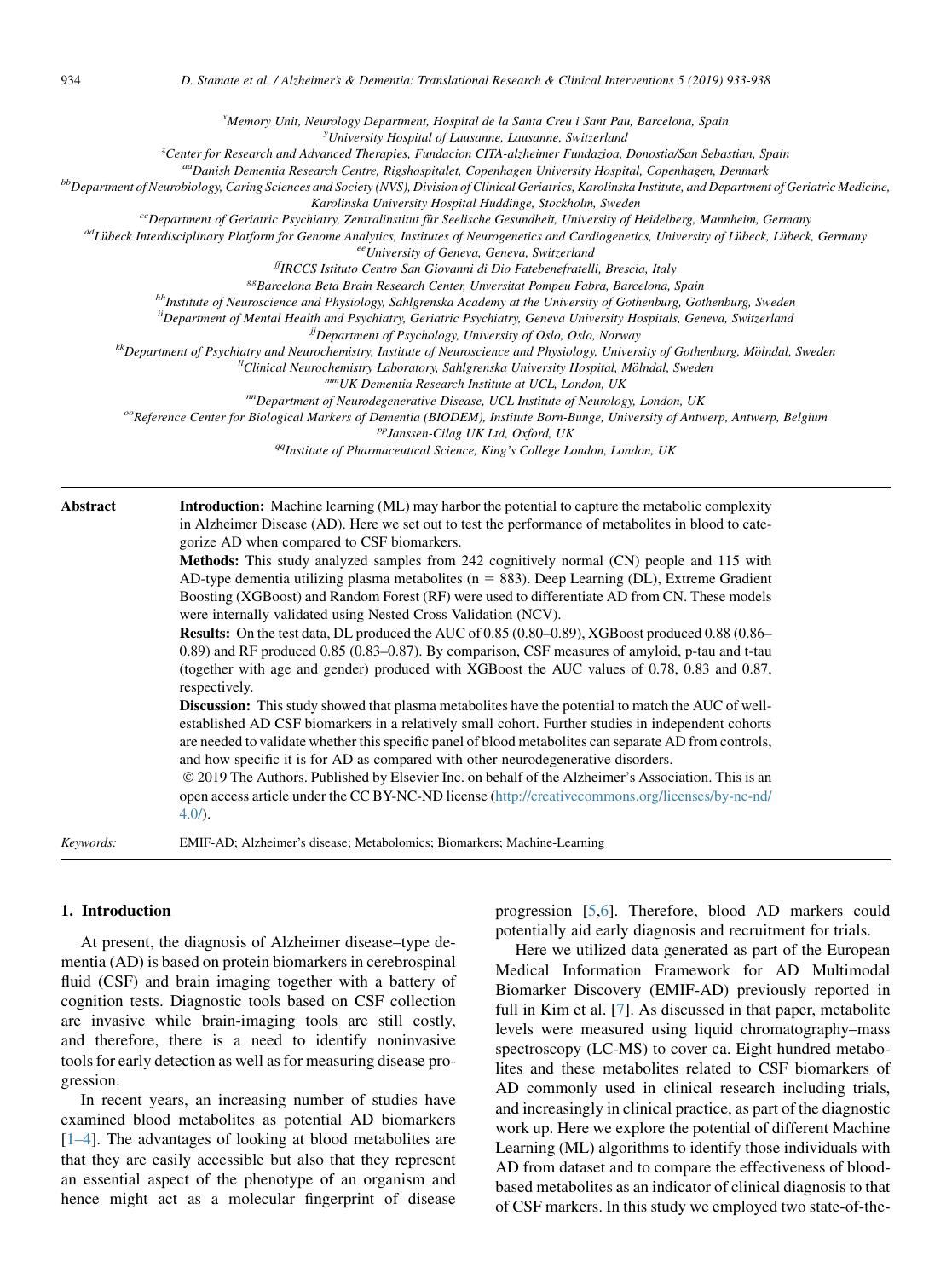art ML algorithms—Deep Learning (DL) and Extreme Gradient Boosting (XGBoost)—and compared these to the more commonly utilized Random Forest (RF) algorithm.

### 2. Methods

This study accessed data previously generated from 242 samples from cognitively normal (CN) individuals and 115 from people with AD-type dementia (AD) samples in which diagnosis was based on clinical diagnosis. Details on the subjects, clinical and cognitive data, as well as measurements of AD pathological markers have been described elsewhere [[7,8\]](#page-5-0). The metabolomics data employed here was accessed in the EMIF-AD portal and the acquisition and processing details can be found via open access in [\[7](#page-5-0)]. In short, the EMIF-AD cohort is a collated cohort making use of existing data and samples collected in 11 different studies across Europe, with the aim to discover novel diagnostic and prognostic markers for predementia AD.

In the current study, the main objective was to use stateof-the-art ML classification algorithms to build CN versus. AD predictive models using blood metabolites. For this purpose, we employed DL and XGBoost. Additionally we also employed the more popularly used RF algorithm. These models were compared in terms of binary classifiers with Area Under the Curve (AUC) in Receiver Operating Characteristic (ROC) curves.

The metabolites with more than 45% missing values were discarded. The remaining missing values were handled with imputation methods based on the k-nearest neighbor (RF and DL), or internally by the classification algorithm (XGBoost). Models were built and evaluated using a Nested Cross Validation (NCV), which used 9/10 data folds for model training and optimization in an inner cross-validation, and 1/10 data folds for model testing in an outer cross-validation. The process was repeated 10 times, for each of the test data folds.

The analysis was further extended by assessing the stability of the AUC performance with Monte Carlo (MC) simulations consisting of 50 repeated similar NCVexperiments. As such, multiple models were built on multiple samples in the NCV and MC, using metabolite predictors selected on the basis of their capability to discriminate CN versus AD as measured by the Relief algorithm [[9\]](#page-5-0) applied on training data in combination with 500 permutations of the outcome variables' values. This method computes the predictors' importance defined as the standardized Relief score, according to Measuring Predictor Importance chapter of [[10\]](#page-5-0). Part of the prediction modeling methodology in this study was adapted after [\[11](#page-5-0)], with different algorithms, and followed recommendations from  $[10,12]$  $[10,12]$  $[10,12]$ . The analysis was carried out using R software [\[13](#page-5-0)]. Pathway analysis was performed on the top 20 ranked metabolites using MetaboAnalyst 4.0 [\[14](#page-5-0)]. The algorithms were run on four servers with 6-core Xeon CPUs and 336 GB RAM.

#### 3. Results

In this study, we analyzed metabolite data derived from blood samples from 357 participants (CN  $n = 242$ , AD  $n = 115$ ) previously reported in Kim et al. [[7\]](#page-5-0). Demographic and clinical data can be found in [\[7](#page-5-0)]; in short, there was no difference in gender while AD participants were older when compared with CN participants.

On the test data, the DL model produced a Receiver Operating Characteristic (ROC) Area Under the Curve (AUC) value of 0.85 with its 95% confidence interval (CI) ranging between 0.8038 and 0.8895. The XGBoost model produced the AUC value of 0.88 (95% CI [0.8619, 0.8903]). When the classifier model RF was employed, the resulting AUC was 0.85 (95%CI [0.8323, 0.8659]). Fig. 1 illustrates ROC curves obtained from the three ML models.

The MC simulation conducted with XGBoost, which was the superior predictive model in our analysis, led to a Gaussian distribution of the AUC values according to [\[11\]](#page-5-0) and as confirmed by Shapiro-Wilk test (P value  $=$  .6819). The 50 AUC values obtained in MC had a minimum of 0.8614, a maximum of 0.8923, a mean of 0.8761, a median of 0.8766 and a standard deviation of 0.0072. The t-test showed that the true mean of AUC for XGBoost applied on plasma metabolites was not lower than 0.87 (*P* value =  $1.265 \times 10^{-07}$ ).

For comparison, we also investigated the levels of amyloid, p-tau and t-tau, to which we added also age and gender, and their prediction for clinical AD versus CN. XGBoost models were built in the same manner as for metabolite predictors. Together with age and gender,



Fig. 1. Shows the AUC values for the XGBoost, RF and DL models. XGBoost performed best with metabolite predictors in the EMIF cohort.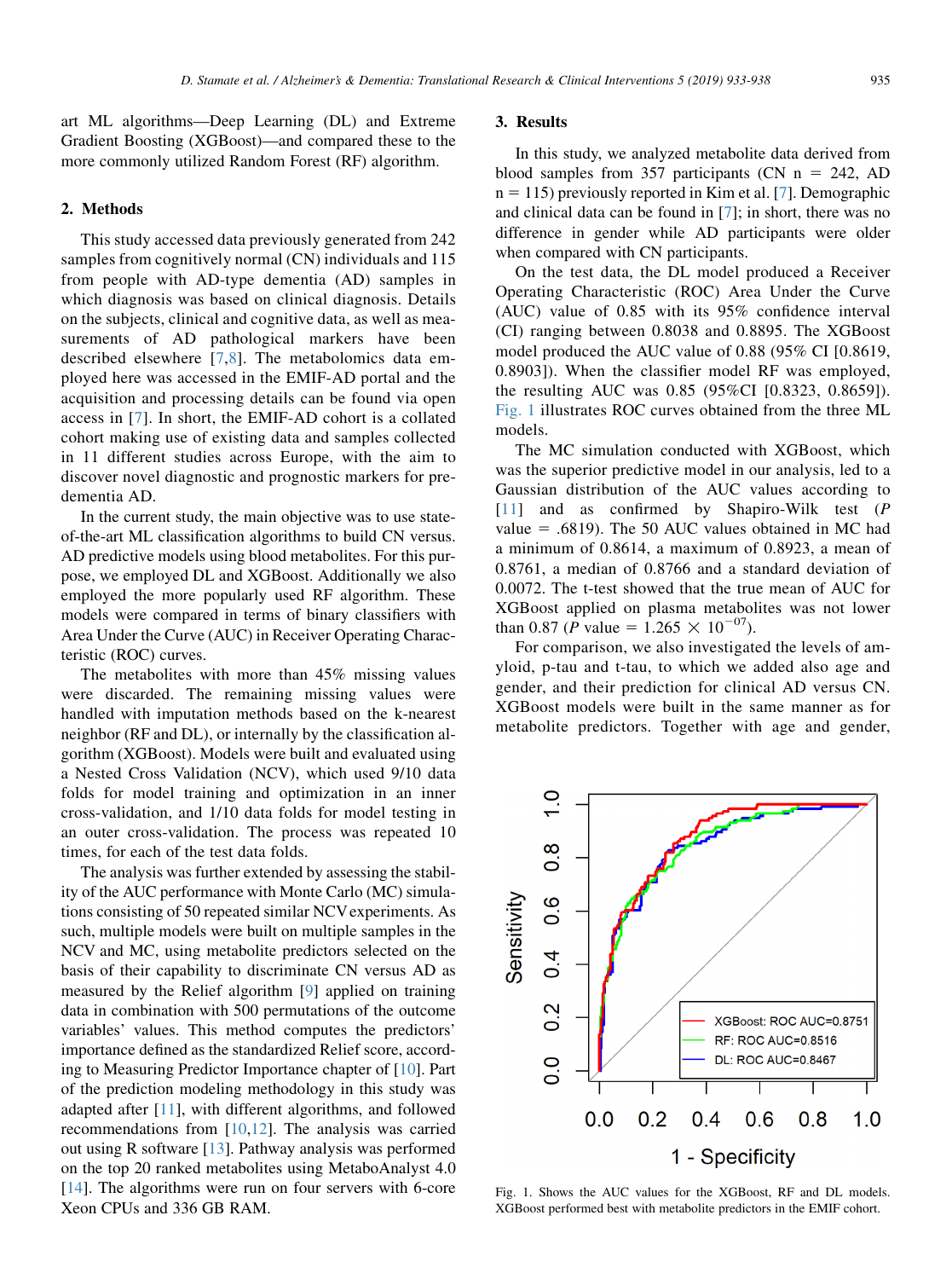amyloid led to AUC 0.78 (95%CI [0.7626, 0.8013]); p-tau led to AUC 0.83 (95%CI [0.8188, 0.8470]); and t-tau led to AUC 0.87 (95%CI [0.8583, 0.8854]). From the mean AUC for metabolites and for amyloid, p-tau and t-tau calculated individually, the t-tests showed superior values for metabolites (P value $\leq 2.2 \times 10^{-16}$ , P value $< 2.2 \times 10^{-16}$  and P value = .005921, respectively).

The top 20 ranked predictors out of the 347 selected by the method presented in the previous section are shown in Fig. 2.

Pathway analyses revealed that the Nitrogen pathway was overrepresented ( $q_{\text{FDR}} = 0.004$ ) within the panel. Molecules that were captured as the 20 top ranking predictors are discussed in the next section.

#### 4. Discussion

Machine Learning applied to healthcare is increasingly enabled by the advent of high-performance computing and the development of complex algorithms. In this study, we employed two state-of-the-art algorithms, DL and XGBoost, and a more conventional algorithm, RF, to obtain high accuracy models to predict AD versus CN with metabolites as predictors. Our study showed that the best model was based on XGBoost [\[15](#page-5-0)], which is an enhanced form of Gradient Boosting Machines methods based on decision trees [\[12](#page-5-0)]. In our study RF and DL achieved comparable AUC. DL algorithms are known to often take advantage of large and/or unstructured data (such as images) to produce more accurate category discrimination/prediction. In a study using the Alzheimer's Disease Neuroimaging Initiative (ADNI) data for AD prediction, XGBoost demonstrated superior results (AUC =  $0.97$  (0.01) when including imaging parameters (MRI and PET) as predictors and when compared to RF, Support Vector Machines, Gaussian Processes and Stochastic Gradient Boosting [\[16](#page-5-0)]. In another study where cognition and MRI were used as predictors, Kernel Ridge Regression was performed to  $R^2 = 0.87$  (0.025) when cognition and MRI predictors were included [\[17](#page-5-0)].

Pathway analyses using the top 20 AD predicting metabolites derived from the Relief method showed that the nitrogen pathway was overrepresented. Some of the molecules selected have been reported in metabolomics studies and have been implicated in neurodegeneration: dodecanoate, which is a C12 fatty acid, was found correlated to longitudinal measures of cognition in the ADNI cohort [[3\]](#page-5-0) and so was the bile acid glycolithocholate, which was associated to both AD and cognition measures (ADAS-Cog13) in one of the biggest cross-sectional studies on cognition, AD and the microbiome [[18](#page-5-0)]. Plasmalogens were also found in decreased levels in our cohort in agreement with an earlier report [[19\]](#page-5-0). The amide form of vitamin B3, nicotinamide, has been implicated in both neuroprotection and neuronal death [[20](#page-5-0)].



Measuring Predictor Importance chapter of [\[10](#page-5-0)].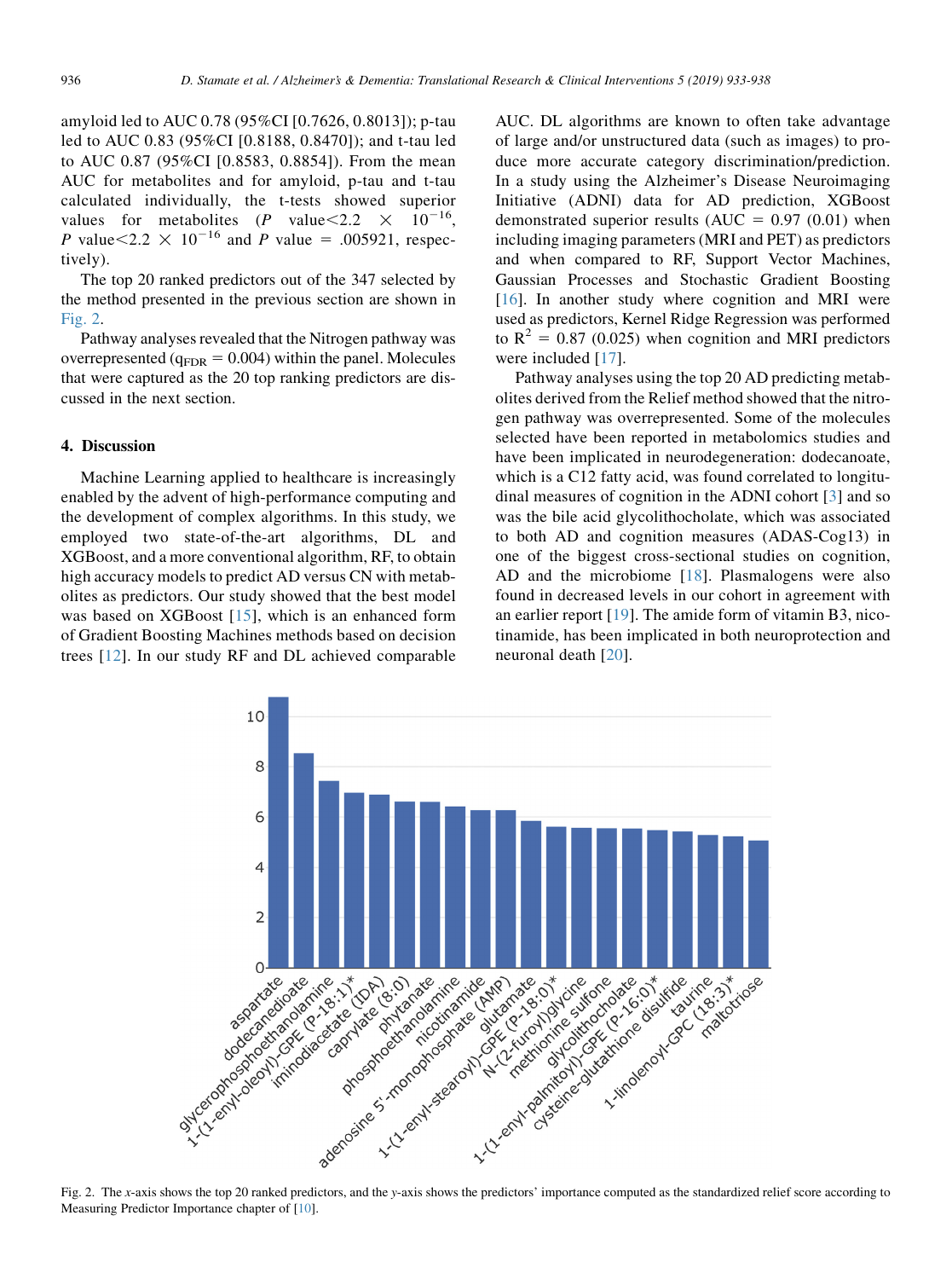<span id="page-4-0"></span>New metabolites that could be of interest and have not been previously reported as related to AD were phytanate and furoylglycine. The former is a known neurotoxin which impairs mitochondrial function and transcription [[21\]](#page-5-0). Furoylglycine is a metabolite which, as lithocholic acid, is mainly synthesized by the microbiome and has been reported as a biomarker of coffee consumption [\[22](#page-5-0)].

A limitation of our study is that it does not include an external validation due to the size of the cohort. However, we implemented a NCV procedure repeated 50 times in a MC simulation that led to an extended internal validation with prediction accuracy of cases. Further studies will assess the performance of ratios/combinations of CSF markers and metabolites, life-style factors and disorders commonly found in the elderly, together with testing the specificity for this specific panel in other neurodegenerative (e.g., PD, FTD), neurological (e.g., stroke) and psychiatric (e.g., depression) disorders associated with aging.

The intent of this paper was to compare the performance of different ML algorithms to identify people with AD from cognitively unimpaired individuals. Here we show first that all three approaches used demonstrate good discriminatory power, second that XGBoost is somewhat more effective in this particular dataset than RF and DL and third, that this accuracy for clinical diagnosis is broadly similar to that achieved by CSF markers of AD pathology. The lack of a replication and validation dataset limits the interpretation of this finding, but nonetheless, the strong prediction of diagnostic category from a blood-based metabolite biomarker set is further evidence of the potential of such approaches to complement other biomarkers in identification of people with likely AD.

#### Acknowledgments

The authors thank the individuals and families who took part in this research. The authors would also like to thank all people involved in data and sample collection and/or logistics across the different centers, and in particular Marije Benedictus, Wiesje van de Flier, Charlotte Teunissen, Ellen De Roeck, Naomi De Roeck, Ellis Niemantsverdriet, Charisse Somers, Babette Reijs, Andrea Izagirre Otaegi, Mirian, Ecay Torres, Sindre Rolstad, Eva Bringman, Domile Tautvydaite, Barbara Moullet, Charlotte Evenepoel, Isabelle Cleynen, Bea Bosch, Daniel Alcolea Rodriguez, Moira Marizzoni, Alberto Redolfi and Paolo Bosco.

Funding: The present study was conducted as part of the EMIF-AD project, which has received support from the Innovative Medicines Initiative Joint Undertaking under EMIF grant agreement no. 115372, resources of which are composed of financial contribution from the European Union's Seventh Framework Program (FP7/2007–2013) and EFPIA companies' in-kind contribution. The DE-SCRIPA study was funded by the European Commission within the fifth framework program (QLRT-2001-2455). The EDAR study was funded by the European Commission within the fifth framework program (contract no. 37670). The San Sebastian GAP study is partially funded by the Department of Health of the Basque Government (allocation 17.0.1.08.12.0000.2.454.01. 41142.001.H). Kristel Sleegers is supported by the Research Fund of the University of Antwerp. Daniel Stamate is supported by the Alzheimer's Research UK (ARUK-PRRF2017-012).

## RESEARCH IN CONTEXT

- 1 Systematic review: The authors reviewed the literature using *PubMed* and reported key publications. Most AD biomarker studies employing state-of-theart machine learning (ML) techniques utilized neuroimaging data. Those which looked at blood metabolomics data were small and used clinical diagnosis as an endpoint. Subsequently, we explored the potential of state-of-the art ML algorithms including Deep Learning and Extreme Gradient Boosting to test the performance of blood metabolite levels to clinical diagnosis and compared to CSF biomarkers.
- 2 Interpretation: The results in here show that with state-of-the-art ML algorithms, blood metabolites have the potential to match the CSF markers of AD pathology on identifying people with AD from cognitively unimpaired individuals. All the ML algorithms employed showed good discriminatory power.
- 3 Future directions: Results of this study should be replicated and validated using an independent dataset. Further studies will also aim to assess the performance of ratios/combinations of CSF markers and metabolites, life-style factors and disorders commonly found in the elderly, together with testing the specificity for this specific panel in other neurodegenerative (e.g., PD, FTD), neurological (e.g., stroke) and psychiatric (e.g., depression) disorders associated with aging.

## References

[1] [Proitsi P, Kim M, Whiley L, Pritchard M, Leung R, Soininen H, et al.](http://refhub.elsevier.com/S2352-8737(19)30087-3/sref1) [Plasma lipidomics analysis finds long chain cholesteryl esters to be](http://refhub.elsevier.com/S2352-8737(19)30087-3/sref1) [associated with Alzheimer's disease. Transl Psychiatry 2015;5:e494](http://refhub.elsevier.com/S2352-8737(19)30087-3/sref1).